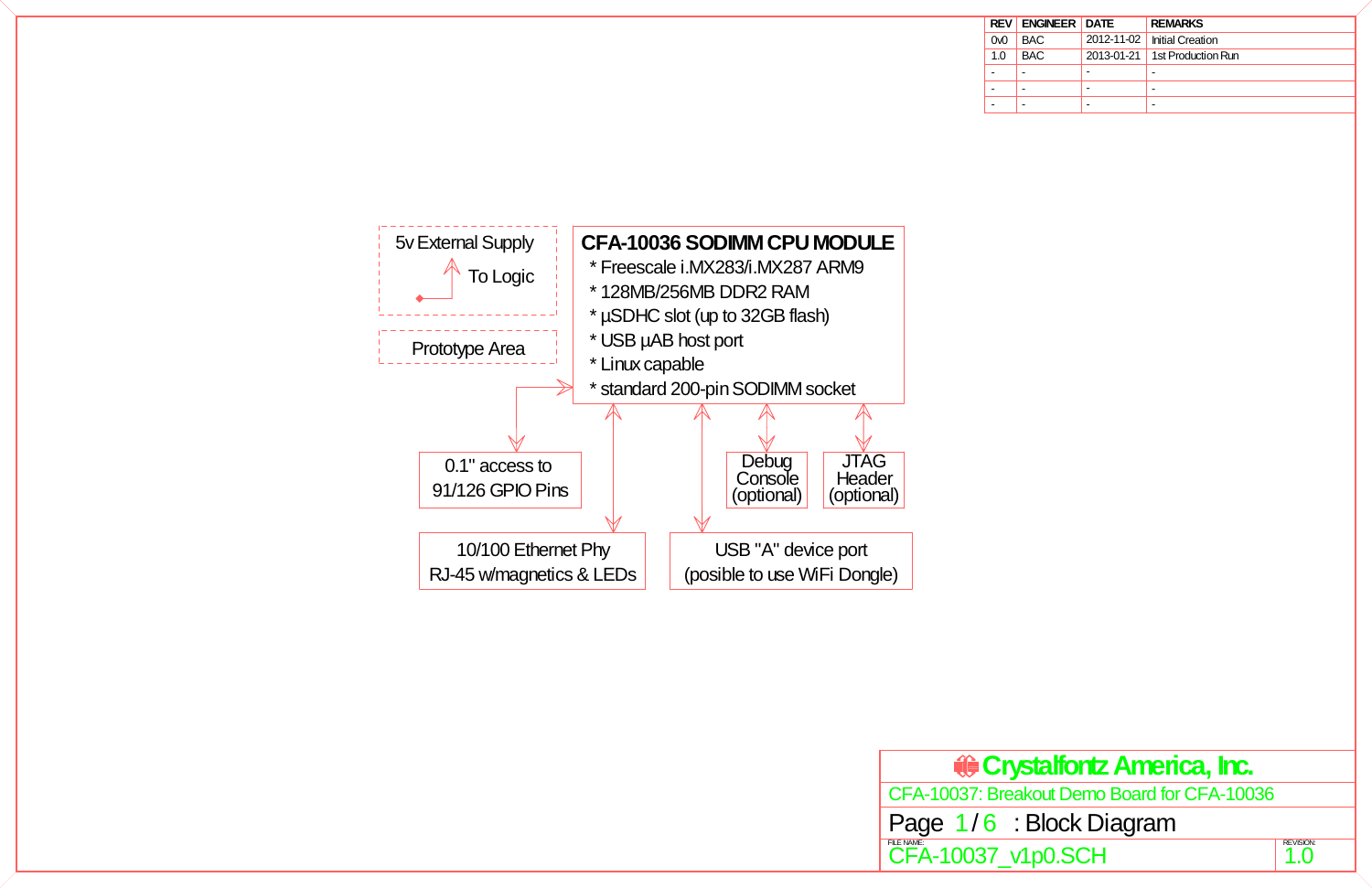| <b>REV</b> | <b>ENGINEER DATE</b> |            | <b>REMARKS</b>          |
|------------|----------------------|------------|-------------------------|
| 0v0        | <b>BAC</b>           | 2012-11-02 | <b>Initial Creation</b> |
| 1.0        | BAC.                 | 2013-01-21 | 1st Production Run      |
| ۰          |                      |            |                         |
| ۰          |                      |            |                         |
| -          |                      |            |                         |

- 
- 
- 
- 
- 
- 
- 

 $\frac{1.0}{1.0}$ 0v0

<span id="page-1-0"></span>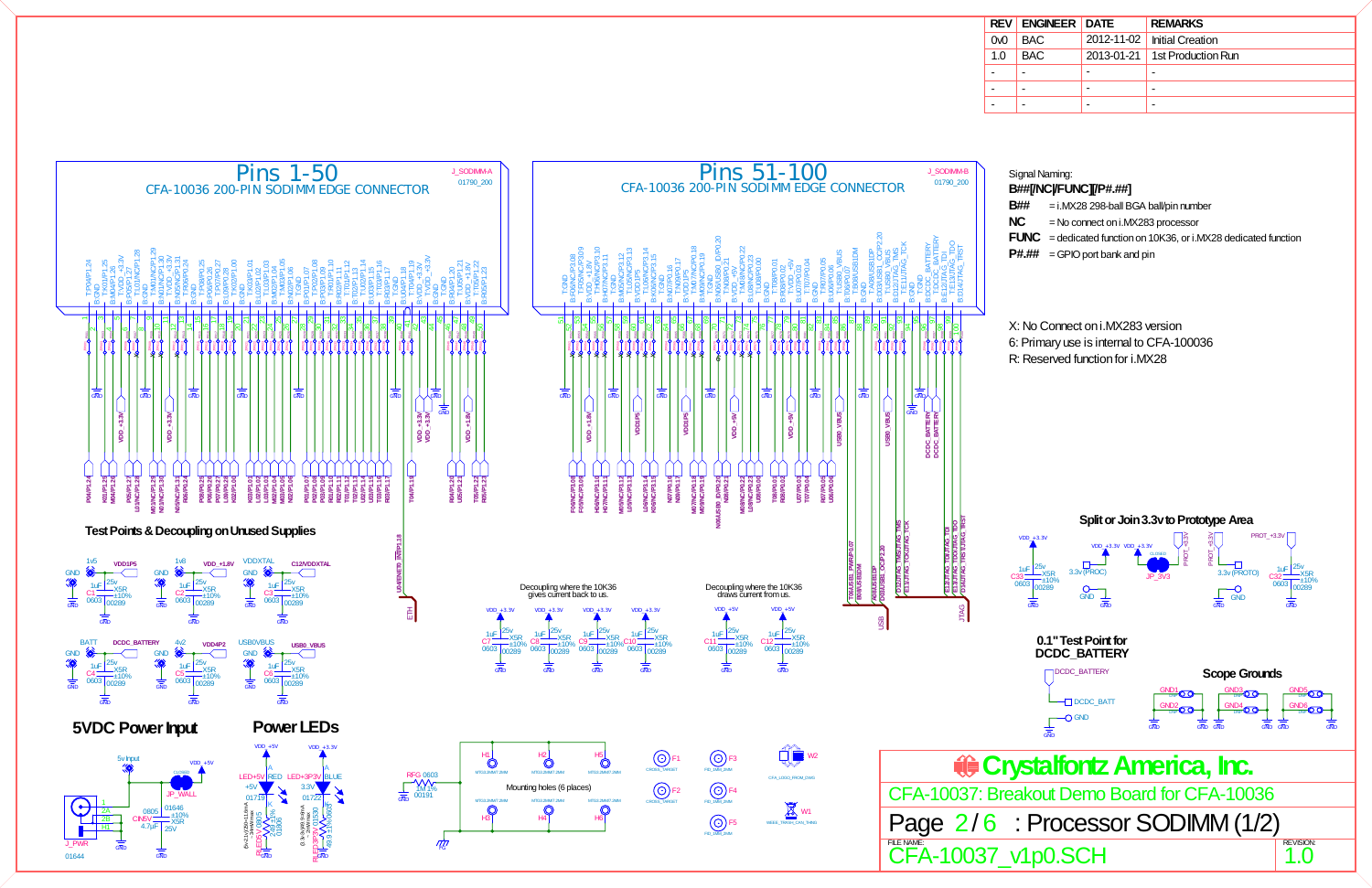0v0

| <b>REV</b> | <b>ENGINEER DATE</b> |            | <b>REMARKS</b>          |
|------------|----------------------|------------|-------------------------|
| 0v0        | <b>BAC</b>           | 2012-11-02 | <b>Initial Creation</b> |
| 1.0        | <b>BAC</b>           | 2013-01-21 | 1st Production Run      |
| ۰          | -                    |            |                         |
| ۰          | -                    |            |                         |
| ۰          |                      |            |                         |

- 
- 
- 
- 
- 
- 
- 

<span id="page-2-0"></span>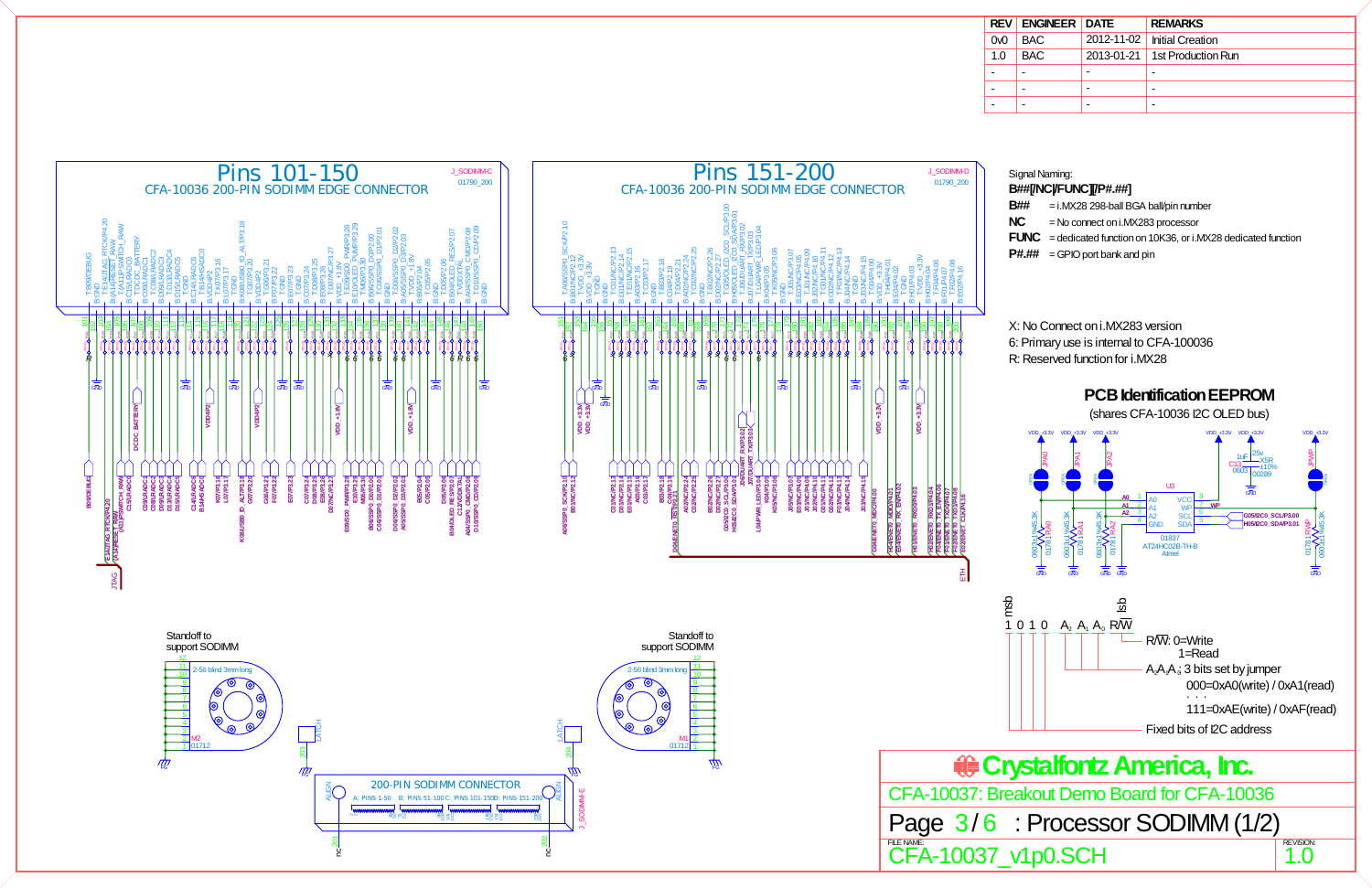<span id="page-3-0"></span>

| <b>ENGINEER   DATE</b> |            | <b>REMARKS</b>          |
|------------------------|------------|-------------------------|
| <b>BAC</b>             | 2012-11-02 | <b>Initial Creation</b> |
| <b>BAC</b>             | 2013-01-21 | 1st Production Run      |
|                        |            |                         |
|                        |            |                         |
|                        |            |                         |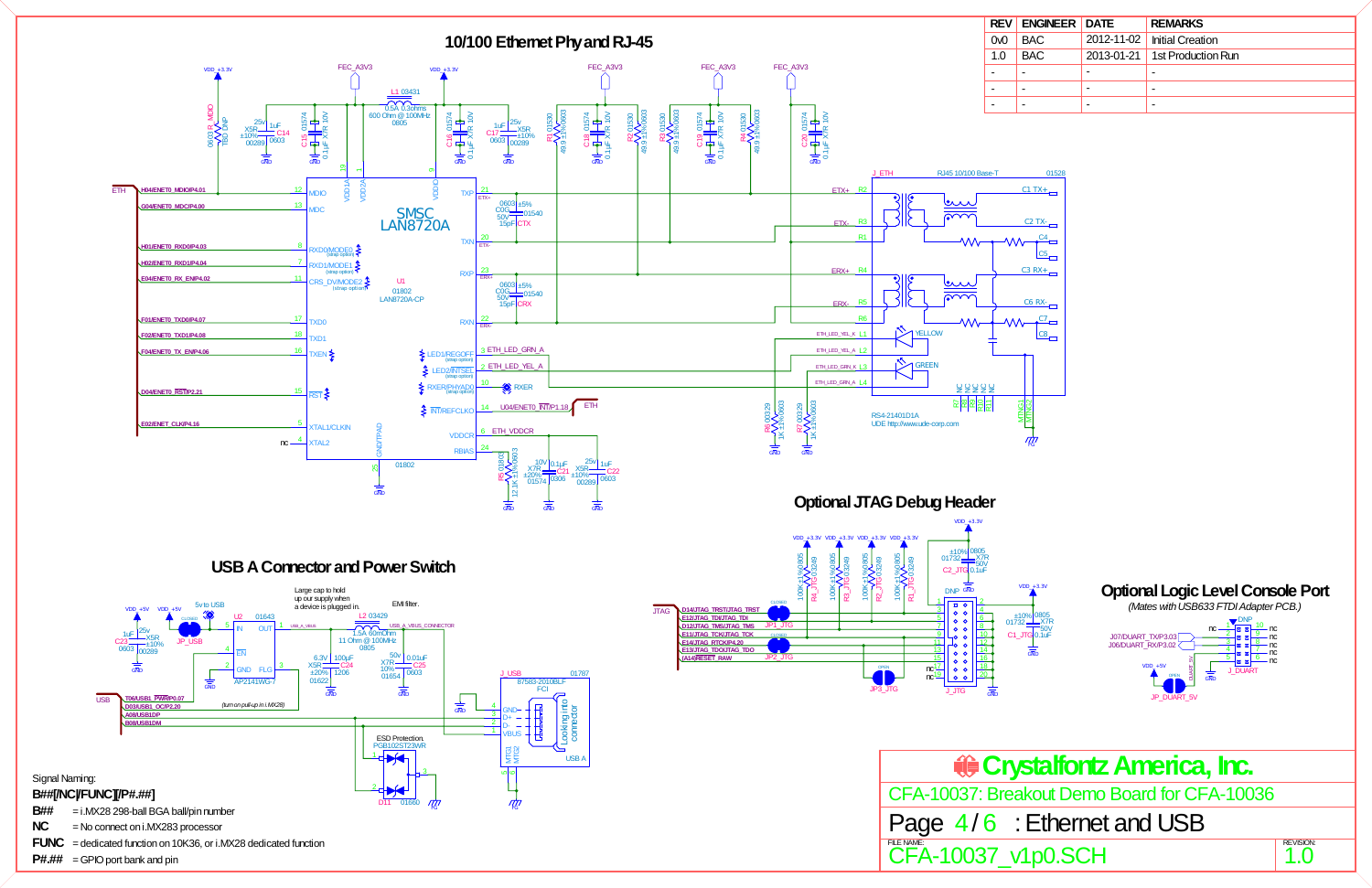0v0

| <b>REV</b> | <b>ENGINEER DATE</b> |            | <b>REMARKS</b>          |
|------------|----------------------|------------|-------------------------|
| 0v0        | <b>BAC</b>           | 2012-11-02 | <b>Initial Creation</b> |
| 1.0        | <b>BAC</b>           | 2013-01-21 | 1st Production Run      |
| ۰          |                      |            |                         |
| ۰          |                      |            |                         |
| ۰          |                      |            |                         |

**Crystalfontz America, Inc.** CFA-10037: Breakout Demo Board for CFA-10036

## Page  $5/6$ : Ethernet and USB

FLE NAME:<br> $\text{CFA-10037\_v1p0.SCH}$  1.0

### *Power & Reset Switches*

### *ADC and optional filters*

<span id="page-4-0"></span>

**P#.##** = GPIO port bank and pin

**B## NC**

**FUNC** = dedicated function on 10K36, or i.MX28 dedicated function

4